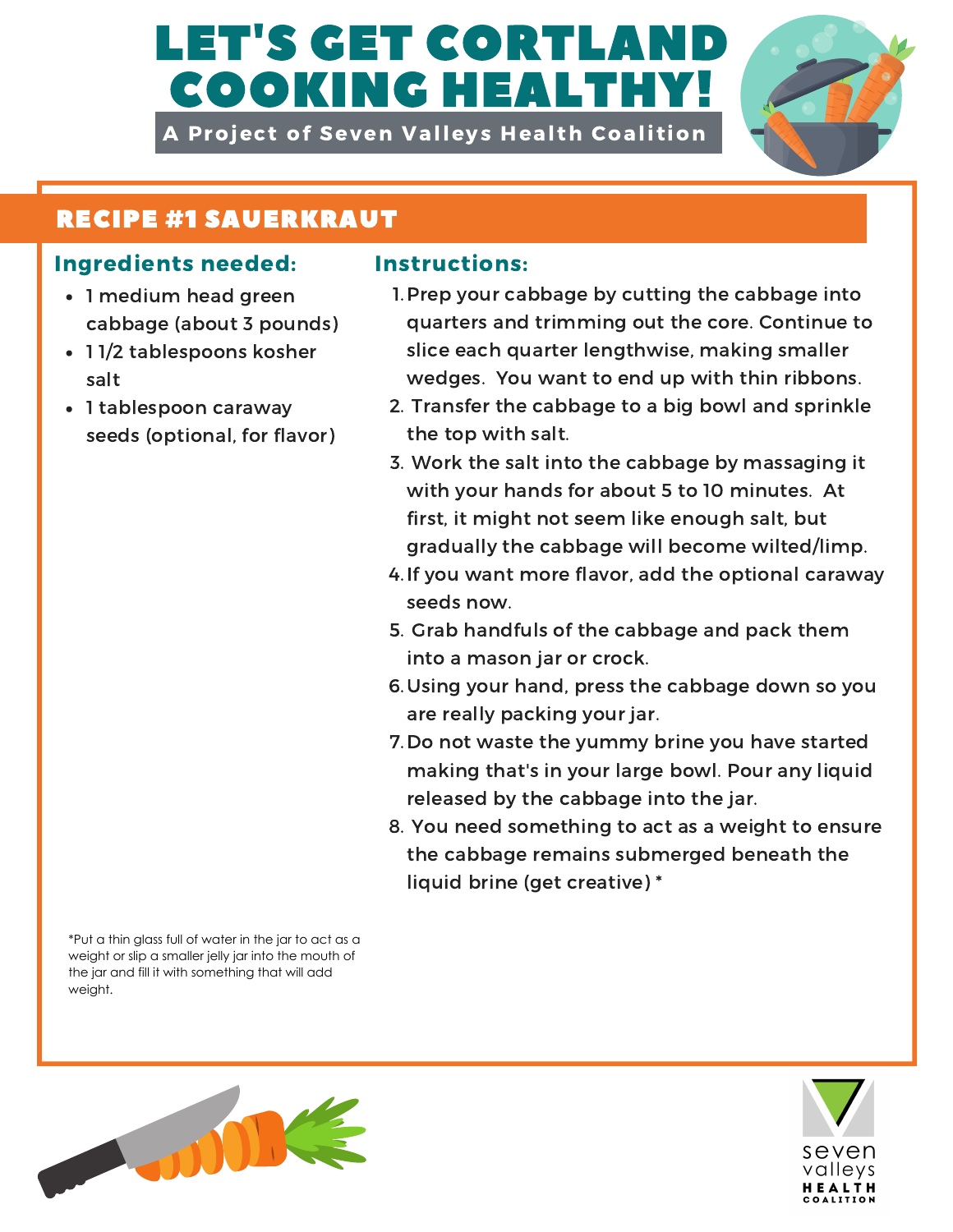# LET'S GET CORTLANI COOKING HEALTHY!

A Project of Seven Valleys Health Coalition



## RECIPE #1 SAUERKRAUT (CONTINUED)

### Instructions:

- 9. Cover the mouth of the mason jar with a cloth and secure it with a rubber band or twine. This will allow air flow in and out of the jar.
- 10. For the next day or two, press down the cabbage. The cabbage will continue to release liquid, and it will become limper and the liquid will eventually cover the cabbage.
- If the liquid has not risen above the cabbage, you 11. can add more in this ratio: dissolve 1 teaspoon of salt in 1 cup of water and adding just enough to submerge the cabbage.
- 12. Ferment the cabbage for 3 to 10 days. As it's fermenting, keep the sauerkraut cool at room temperature (65°F to 75°F).
- 13. Check it daily and press it down if the cabbage is floating above the liquid.
- 14. You can start tasting after 3 days. Use your taste-if it's delicious after 3 days, start eating! There isn't a defined rule here for doneness.

Note about Sauerkraut: Because the cabbage is fermenting, you may see some bubbles or a white film on the surface. This all normal for the fermentation process, but you can skim the top either while it is fermenting or before refrigerating.

If you see mold, skim this off quickly and make sure your cabbage is fully submerged. Remove the moldy part, but the rest should be fine to eat.

You can store sauerkraut for several months. It can keep for at least two months and often longer if kept refrigerated. If it smells and tastes good to you -eat it!



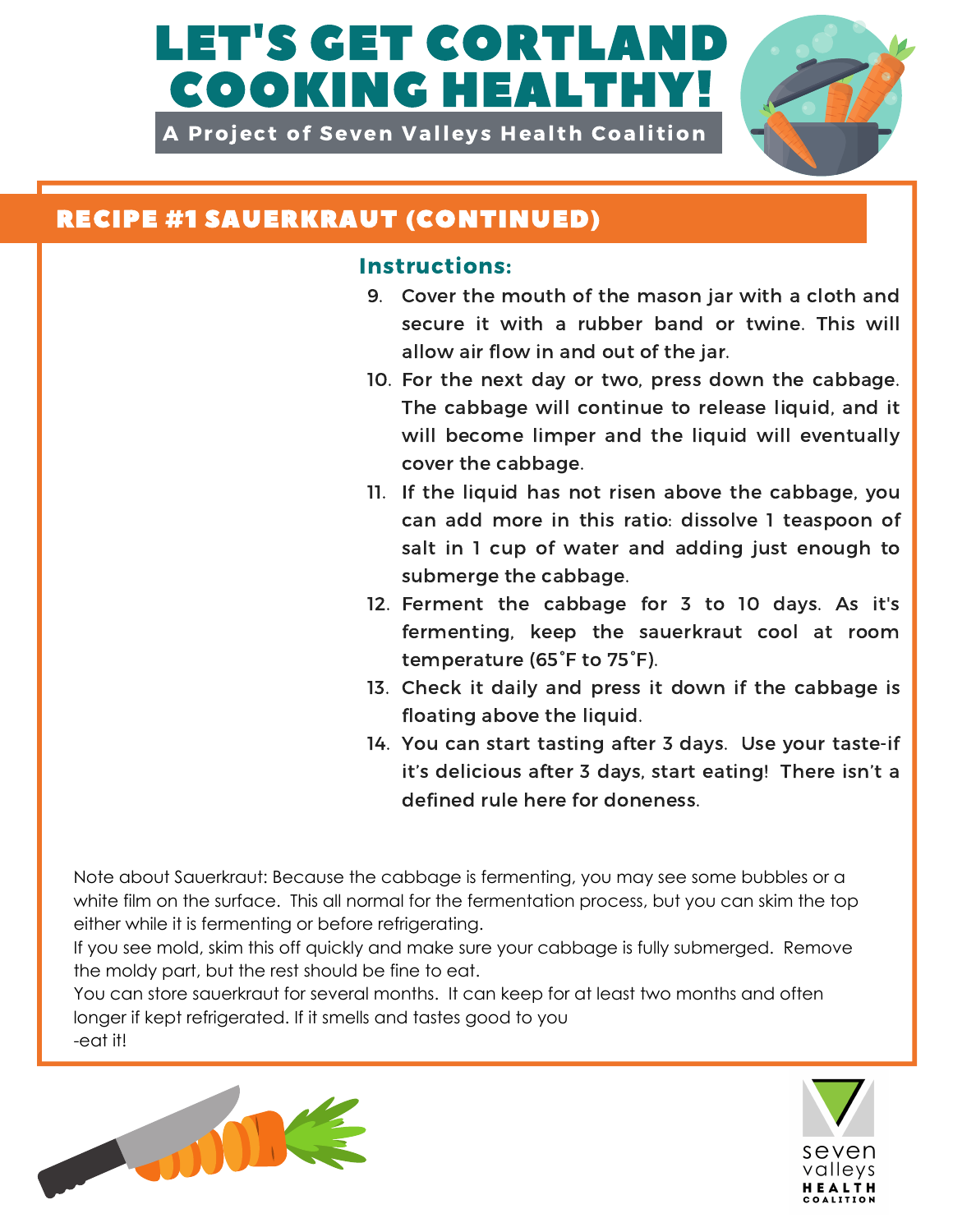# LET'S GET CORTLA COOKING HEALTHY!

A Project of Seven Valleys Health Coalition



### RECIPE #2 CAULIFLOWER CURRY RICE

### Ingredients needed: Instructions:

- 1 small head of cauliflower, grated or minced up into tiny pieces
- 2 cloves garlic minced
- 1 tablespoon olive oil
- 1/2 teaspoon curry powder \*
- 1/4 teaspoon garlic powder
- 1 tablespoon finely chopped parsley

\*Don't have curry? Try using cumin, black pepper, and cilantro or coriander.

- 1. Sauté the garlic until lightly browned.
- 2. Add in the cauliflower. (You may have to adjust your seasonings based on the amount of cauliflower you have).
- 3. Cook cauliflower rice in oil. Cover with lid to keep it from drying out.
- 4. Ideally, your cauliflower will be tender but not too soft.
- 5. Sprinkle in your garlic powder and curry powder. Taste, adjust spices if needed. Top with fresh parsley.
- \*Try with roasted chicken or try adding chickpeas!.

## RECIPE #3 RADISH RAITA SAUCE

### Ingredients needed: Instructions:

- 1 cup radish, grated
- $\cdot$  1  $\frac{1}{2}$  cups plain yogurt
- 1 teaspoon ground cumin
- 1 tablespoon fresh mint, chopped
- Salt and pepper

- 1. Grate the radish into a bowl.
- 2. Add yogurt and cumin to the grated radish.
- 3. Mix radish, yogurt and cumin until combined.
- 4. Salt and pepper to taste.
- 5. Garnish with fresh mint.

Note: We will serve with Arugula and roasted chicken.

Tip: Try as a substitute for mayo on a sandwich!

[If you missed making this recipe along with us in class, head over to the SVHC website and find the recipe in the Puzzling Produce section.](https://www.sevenvalleyshealth.org/puzzling-produce)